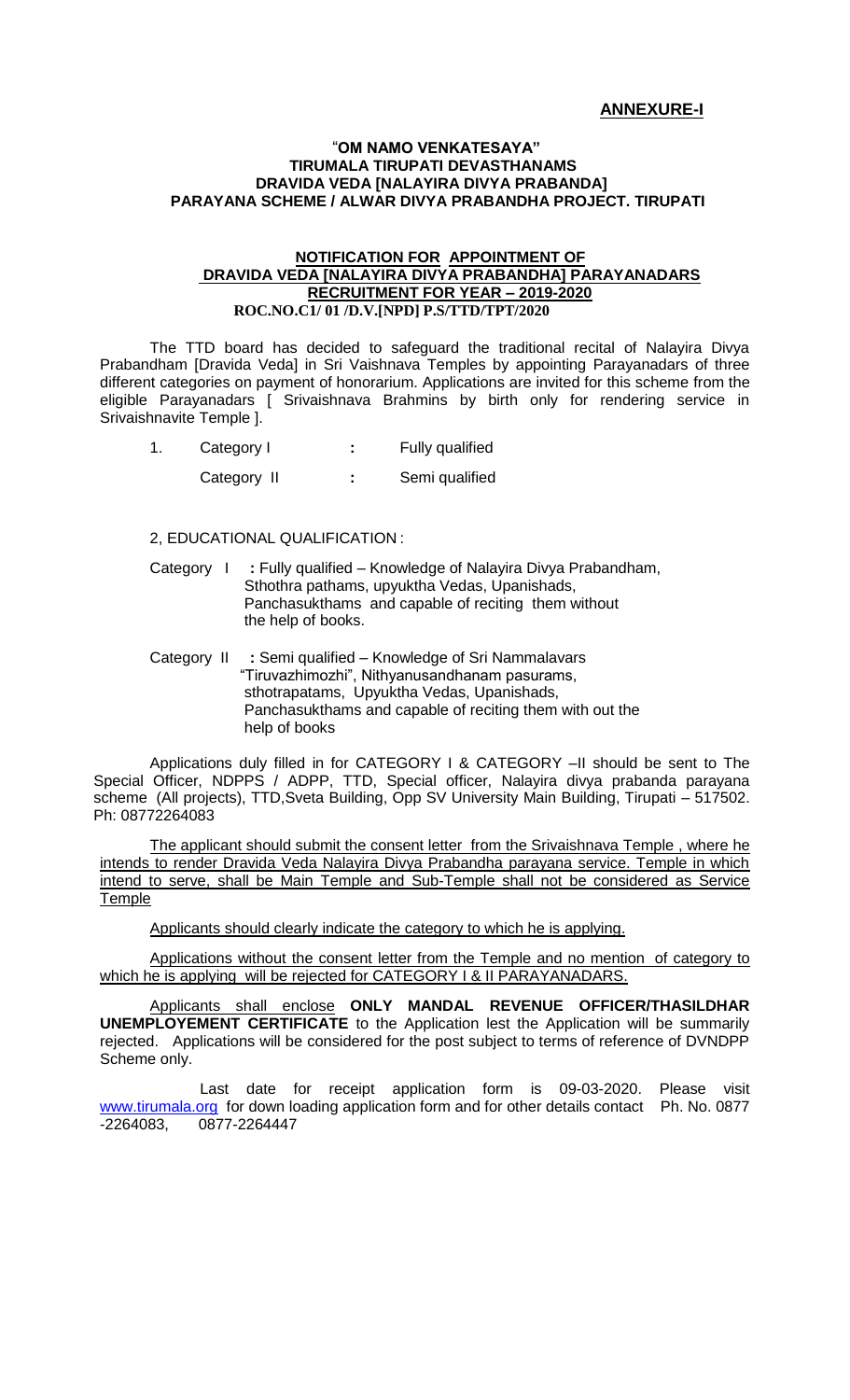**ANNEXURE-II**



#### "**OM NAMO VENKATESAYA"**

### **NOTIFICATION FOR APPOINTMENT FOR THE POST OF INSPECTORS RECRUITMENT FOR YEAR 2019-2020 ROC.NO.C1/01/D.V.[NPD] P.S/TTD/TPT/2020**

The TTD board has decided to safeguard the traditional recital of Nalayira Divya Prabandham [Dravida Veda] in Sri Vaishnava Temples by Providing the services of N. D. P. parayanadars, to supervise the work of Parayanadars at different Temples

Applications are invited from qualified Sri Vaishnava Brahmins for the position of Inspectors on payment of consolidated honorarium per month and requirements are as under.

|                | NAME OF THE POST           | <b>INSPECTORS</b>                                             |  |  |
|----------------|----------------------------|---------------------------------------------------------------|--|--|
| 2.             | NO OF POSTS                | 07                                                            |  |  |
| 3              | <b>EDUCATIONAL</b>         | A] Knowledge of Nalayira                                      |  |  |
|                | <b>QUALIFICATION</b>       | Divya Prabandham,                                             |  |  |
|                |                            | Sthothra<br>pathams, upyuktha<br>Vedas,                       |  |  |
|                |                            | Upanishads, Panchasukthams and<br>0f<br>capable               |  |  |
|                |                            | reciting them without the help of books                       |  |  |
|                |                            |                                                               |  |  |
|                |                            | B] Intermediate or above with working knowledge               |  |  |
|                |                            | in English                                                    |  |  |
|                |                            | Should have Traditional<br>Sikha,<br>Pundram,<br><sub>C</sub> |  |  |
|                |                            | Yajnopavitham / Dress.                                        |  |  |
| $\overline{4}$ | <b>AGE PRESCRIBED</b>      | <b>UPTO 45 YEARS</b>                                          |  |  |
| 5.             | <b>HONORORIUM</b><br>PER I | RS. 7000/-                                                    |  |  |
|                | <b>MONTH</b>               |                                                               |  |  |
| 6              | <b>CONSOLIDATED</b>        | RS. 2000/-                                                    |  |  |
|                | <b>TRAVELLING</b>          |                                                               |  |  |
|                | <b>ALLOWANCE</b>           |                                                               |  |  |

NOTE : job requires extensive touring / traveling.

Applications duly filled in should be sent to The Special officer, Nalayira divya prabanda parayana scheme (All projects), TTD,Sveta Building, Opp SV University Main Building, Tirupati – 517502.Ph: 0877-2264083

Last date for receipt application form is 09-03-2020. Please visit [www.tirumala.org](http://www.tirumala.org/) for down loading application form and for details please contact Ph. No. 0877 -2264083, 0877-2264447.

TTD Management has every right to cancel/postpone/ without assigning any reasons on Administrative Grounds.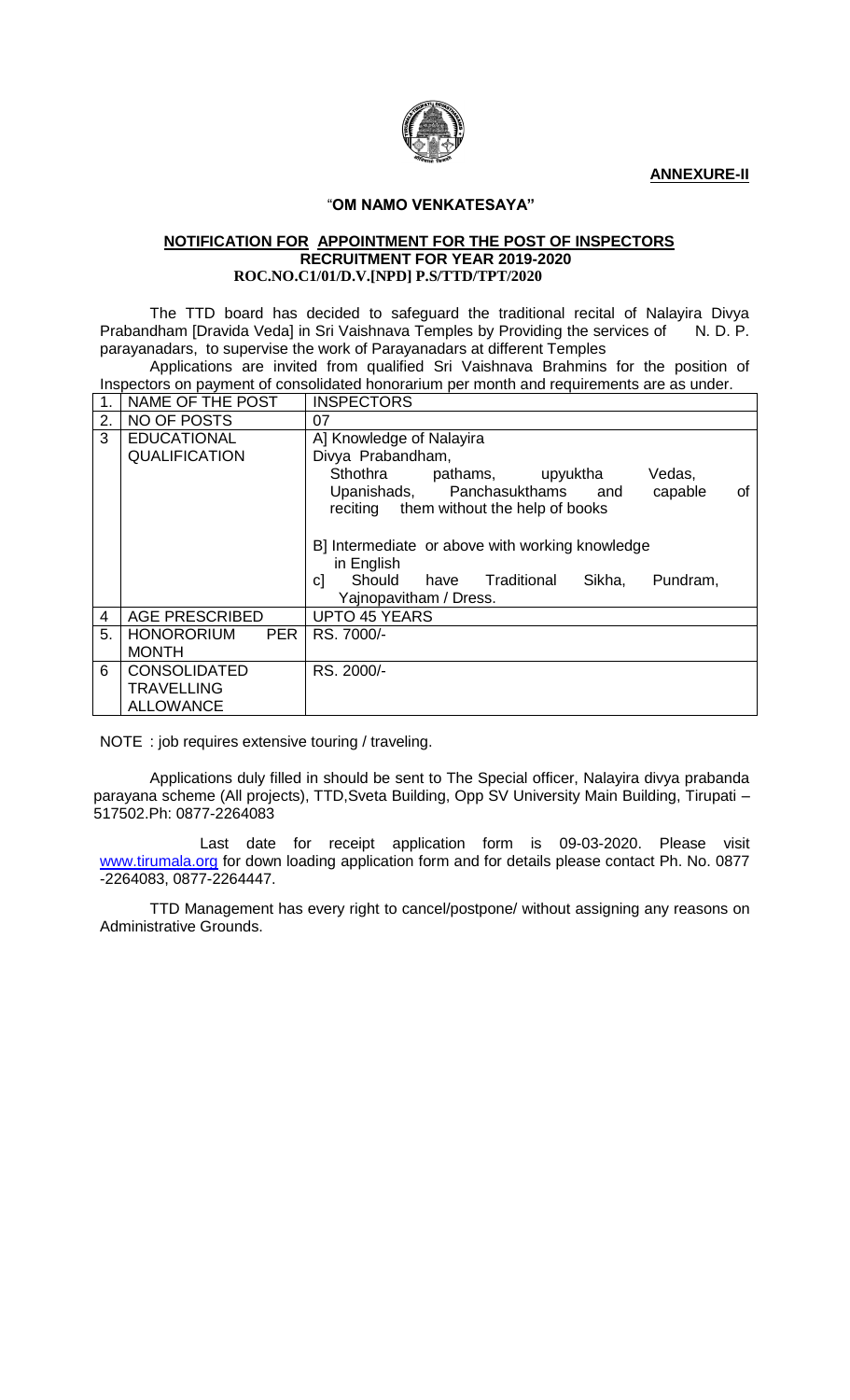

# **ANNEXURE-III**

## **TIRUMALA TIRUPATI DEVASTHANAMS PRESCRIBED APPLICATION FORM FOR THE POST OF INSPECTORS FOR NALAYIRA DIVYA PRABANDHA PARAYANA SCHEME [ NDPP] (RECRUITMENT FOR YEAR 2019-2020) APPLICATION FORM SHALL BE FILLED IN ENGLISH ONLY ROC.NO.C1/ 01 /D.V.[NPD] P.S/TTD/TPT/2020**

| 1.               | <b>Name of Applicant</b>                                                                                | ÷  |  |
|------------------|---------------------------------------------------------------------------------------------------------|----|--|
| 2.               | <b>Father's Name</b>                                                                                    | ÷  |  |
| 3.               | Date of Birth                                                                                           | t  |  |
| 4.               | <b>Mother Tongue</b>                                                                                    | ÷  |  |
| 5.               | <b>Educational Qualification</b>                                                                        | ÷  |  |
| 6.               | <b>Experience if any in</b><br>reciting Dravida<br>VedaNalayira Divya<br>Prabandham Parayanam           |    |  |
| $\overline{7}$ . | <b>Residential Address &amp;</b><br><b>Land Mark</b>                                                    |    |  |
| 8.               | <b>Address for</b><br><b>Communication with Cell</b><br><b>Number &amp; Land Phone</b><br><b>Number</b> |    |  |
| 9.               | Any other information the<br>application desires to<br>furnish                                          | t, |  |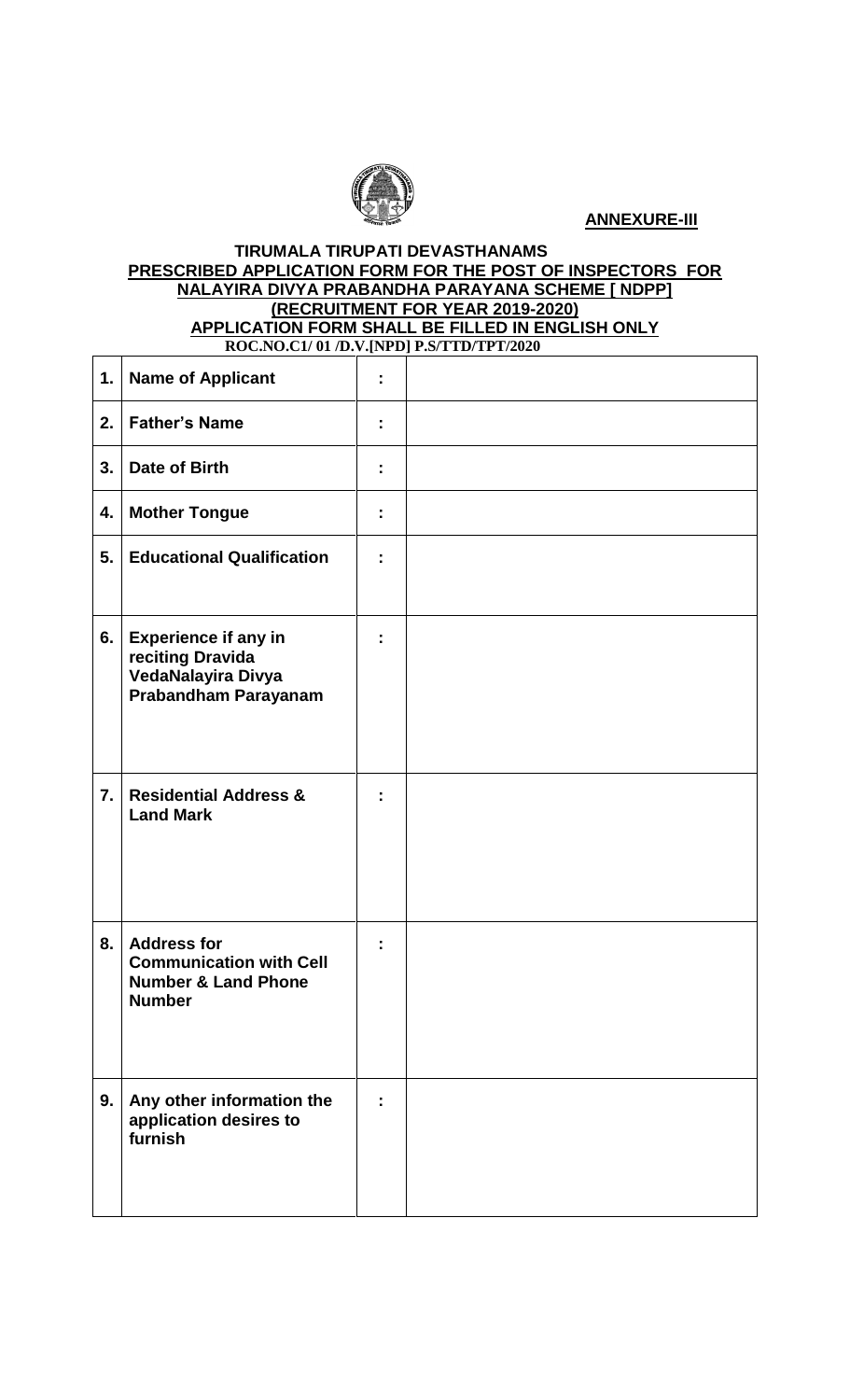### **ANNEXURE-IV**

### **TIRUMALA TIRUPATI DEVASTHANAMS PRESCRIBED APPLICATION FORM FOR DRAVIDA VEDA NALAYIRA DIVYA PRABANDHA PARAYANADARS (RECRUITMENT FOR YEAR 2019-2020) APPLICATION FORM SHALL BE FILLED IN ENGLISH ONLY ROC.NO.C1/01/D.V.[NPD] P.S/TTD/TPT/2020**

| 1.               | <b>Name of Applicant</b>                                                                                                        | t            |                              |
|------------------|---------------------------------------------------------------------------------------------------------------------------------|--------------|------------------------------|
| 2.               | <b>Father's Name</b>                                                                                                            | t,           |                              |
| 3.               | Date of Birth                                                                                                                   | t            |                              |
| 4.               | <b>Mother Tongue</b>                                                                                                            | Î            |                              |
| 5.               | <b>Educational Qualification</b>                                                                                                | İ            |                              |
| 6.               | <b>Experience if any in reciting Dravida Veda</b><br>Parayanam                                                                  | Î,           |                              |
| $\overline{7}$ . | <b>Residential Address &amp; Land Mark</b>                                                                                      | t            |                              |
| 8.               | <b>Address for Communication with Cell Number</b><br>& Land Phone Number                                                        | t,           |                              |
| 9.               | <b>CATEGORY TO WHICH THE APPLICANT</b><br>APPLIED,                                                                              | $\mathbf{r}$ | <b>CATEGORY-</b>             |
|                  |                                                                                                                                 |              | <b>I CATEGORY-II</b>         |
|                  |                                                                                                                                 |              | <b>PLEASE</b><br><b>TICK</b> |
| 10               | <b>MUST ENCLOSE THE CONCENT LETTER</b><br><b>FROM THE TEMPLE WHERE THE</b><br>PARAYANADAR INTENDS TO RENDER<br><b>PARAYANAM</b> | t,           |                              |

**NOTE:- Applications with out the consent letter from the Temple and non mention of category will be rejected for CATEGORY I & II PARAYANADARS. AND SEE FOR MORE DETAILS IN ANEEXURE-V**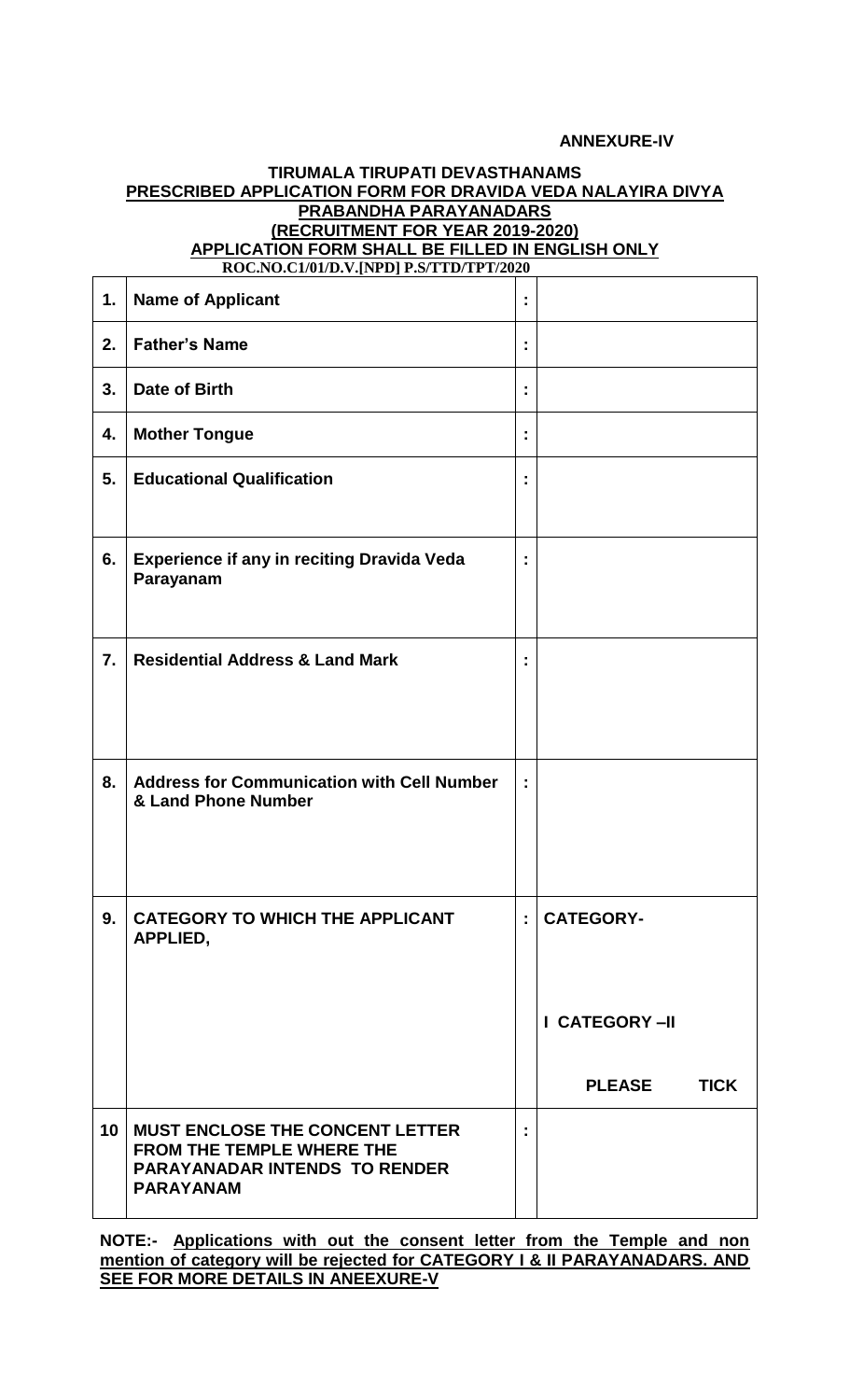### **ANNEXURE-V**

### **ROC.NO.C1/01 /D.V.[NPD] P.S/TTD/TPT/2020 INFORMATION /GENERAL INSTRUCTIONS TO APPLICANTS FOR THE PARAYANADARS CATEGORY-I&II AND INSPECTOR CATEGORY**

- 1. Applicants (Parayanadars) must be Srivaishnava Brahmins with traditional Sikha, Pundram and should be wearing yagnopaveetham.
- 2.. Applicants should submit a certificate from any one of the following Jeeyar Swamy/Mutt, in respect of his/their background and proficiency in reciting Nalayira Divya Prabandham.
	- 1. T.T.D. Dharmagiri Pathasala, Tirumala
	- 2. Sri H.H. Pedda Jeeyangar Swamy Mutt, Tirupati.
	- 3. Sri H.H. Vanamamalai Jeeyar Swamy Mutt, Nanguneri, Tamil Nadu and his Institutions.
	- 4. Sri H.H. Parakala Jeeyar Swamy Mutt, Mysore.
	- 5. Sri H.H. Ahobila Jeeyar Swamy Mutt and his Institutions.
	- 6. Sri H.H. Tridandi Chinna Jeeyar Swamy, Sitanagaram and his Institutions.
	- 7. Sri H.H. Sri Rangam Andavan Swamy and his Institutions.
	- 8. Srimath Upanishad Siddhantha Peetam of Kakinada represented by Sri H.H. Tridandi Rangaramanuja Jeeyar Swamy.
	- 9. Sri Bashyakara Siddhanta Peetam of Bheemavaram, West Godavari District, A.P., represented by H.H. Tridandi Sri Ramachandra Ramanuja Jeeyar Swamy.
	- 10. Sri U.Ve. Vidwan Kidambi Venkatacharya Swamy, Sthanacharya, Sri Adhikesava Emberumanar Swamy varia Sannidhi Narasapur, West Godavari District, A.P.
	- 11.Kuvalkudi Singam Iyengar Patasala, Srirangam.
	- 12.Sri Anna Swamy Iyenger, Srimath Vidwat Sabha, Chenbagaranya Kshetram, Mannargudi.
	- 13.Ubhaya Vedantha Pravarthana Sabha, No.100, West park Road

Malleswaram, Bangalore – 560 003

- o. Government Sanskrit College, Dept of Endowments, Melkote 571431
- p. Thirukkovalur Jeeyar Muth, Thirukkovalur.

 q. Any Other recognized institution all over India run by Govt/Private agencies which imparts Nalayira Divya Prabandham With Registration No.

3. Selected Sambhavana Parayanadars of Category – I & II should recite Nalayira Divya Prabandham only in the Temples opted and accepted and posted by T.T.D. and also as per the traditional guidelines, custom and usage in vogue / practice in the respective temples.

4. The selected Sambavana Parayanadars will be paid monthly honorarium/Sambhavana basis as fixed by the TTD from time to time. This does not confer any right upon the Pandits/Paranayadars for Regularization/Permanent in future in TTD Organisataion. It is only on monthly Sambhavana basis.